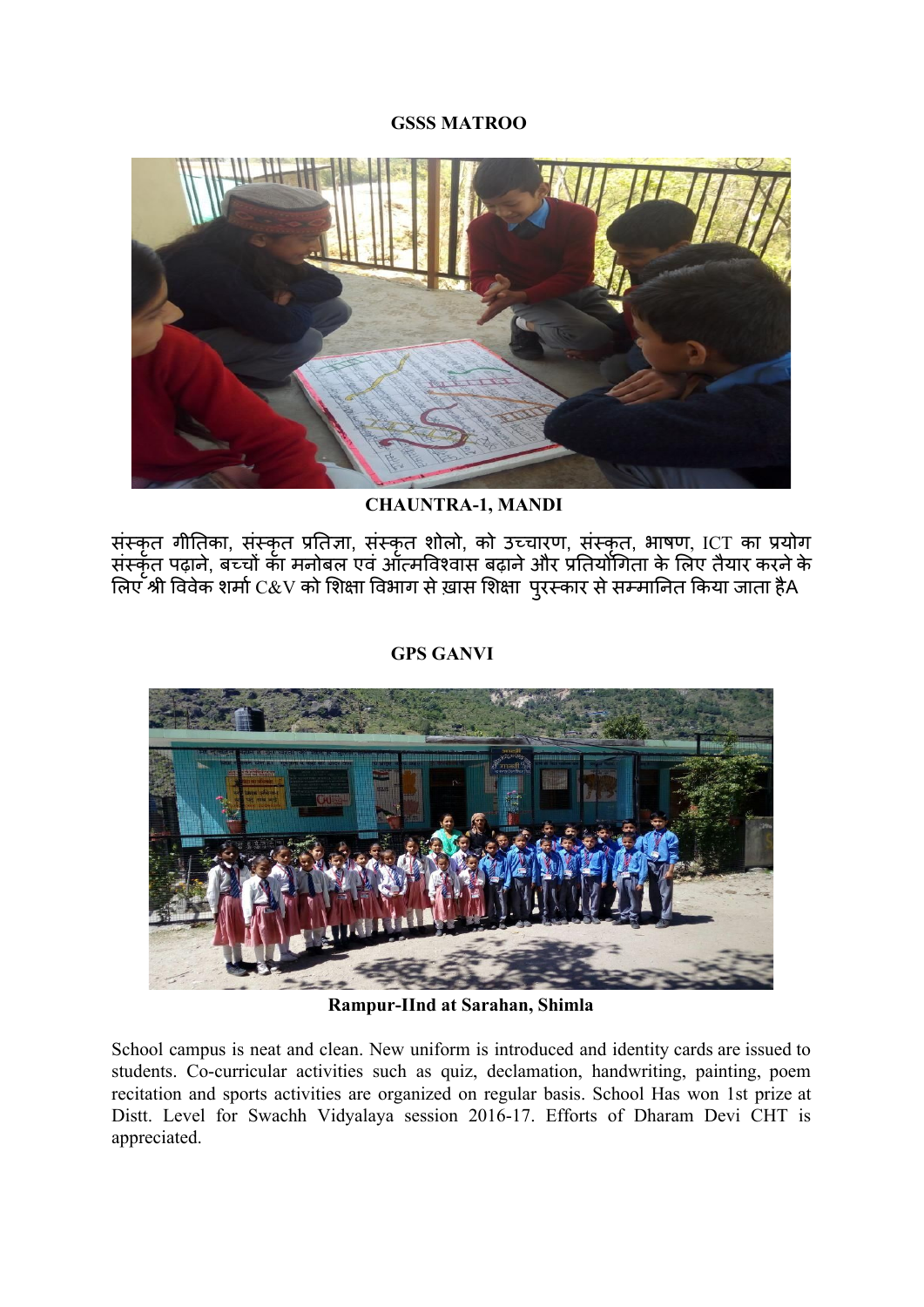# **GHS PATGEHER**

|               |                                                                     | <b>SHIMLA 171012</b> |              |                      |
|---------------|---------------------------------------------------------------------|----------------------|--------------|----------------------|
|               |                                                                     |                      |              |                      |
|               |                                                                     |                      |              |                      |
|               |                                                                     |                      |              |                      |
|               | Enrolment in R/O GHS Patgehar for the session 2017-18 as on         |                      |              |                      |
| December 2017 |                                                                     |                      |              |                      |
| SR NO         | <b>CLASS</b>                                                        | <b>BOYS</b>          | <b>GIRLS</b> | <b>TOTAL</b>         |
| 01            | Sixth                                                               | 02                   | 01           | 03                   |
| 02            | Seventh                                                             | 04                   | 05           | 09                   |
| 03            | Eighth                                                              | 02                   | 03           | 05                   |
| 04            | Ninth                                                               | 04                   | 04           | 08                   |
| 05            | tenth                                                               | 04                   | 04           | 08                   |
|               |                                                                     |                      |              | <b>DIRECTODE 259</b> |
|               | Enrolment in R/O GHS Patgehar for the session 2018-19 as on April18 |                      |              |                      |
|               |                                                                     | <b>BOYS</b>          | <b>GIRLS</b> |                      |
| SR NO         | CLASS<br>Sixth                                                      | 04                   | 07           | 11                   |
| O1            | Seventh                                                             | 02                   | 02           | <b>TOTAL</b><br>04   |
| 02            |                                                                     | 04                   | 05           | 09                   |
| 03            | Eighth<br>Ninth                                                     | 03                   | 06           | 09                   |
| 04            | Tenth                                                               | 05                   | 04           | 09                   |
| 05            |                                                                     |                      | <b>TOTAL</b> | 42                   |

 **Mashobra, Shimla**

Vijay Goswami HM has increased the enrollment of school by applying latest techniques of teaching and improve the poor infrastructure of school.He has started English Medium in school and on special demand by school HRTC bus has been started to pick and drop students of school.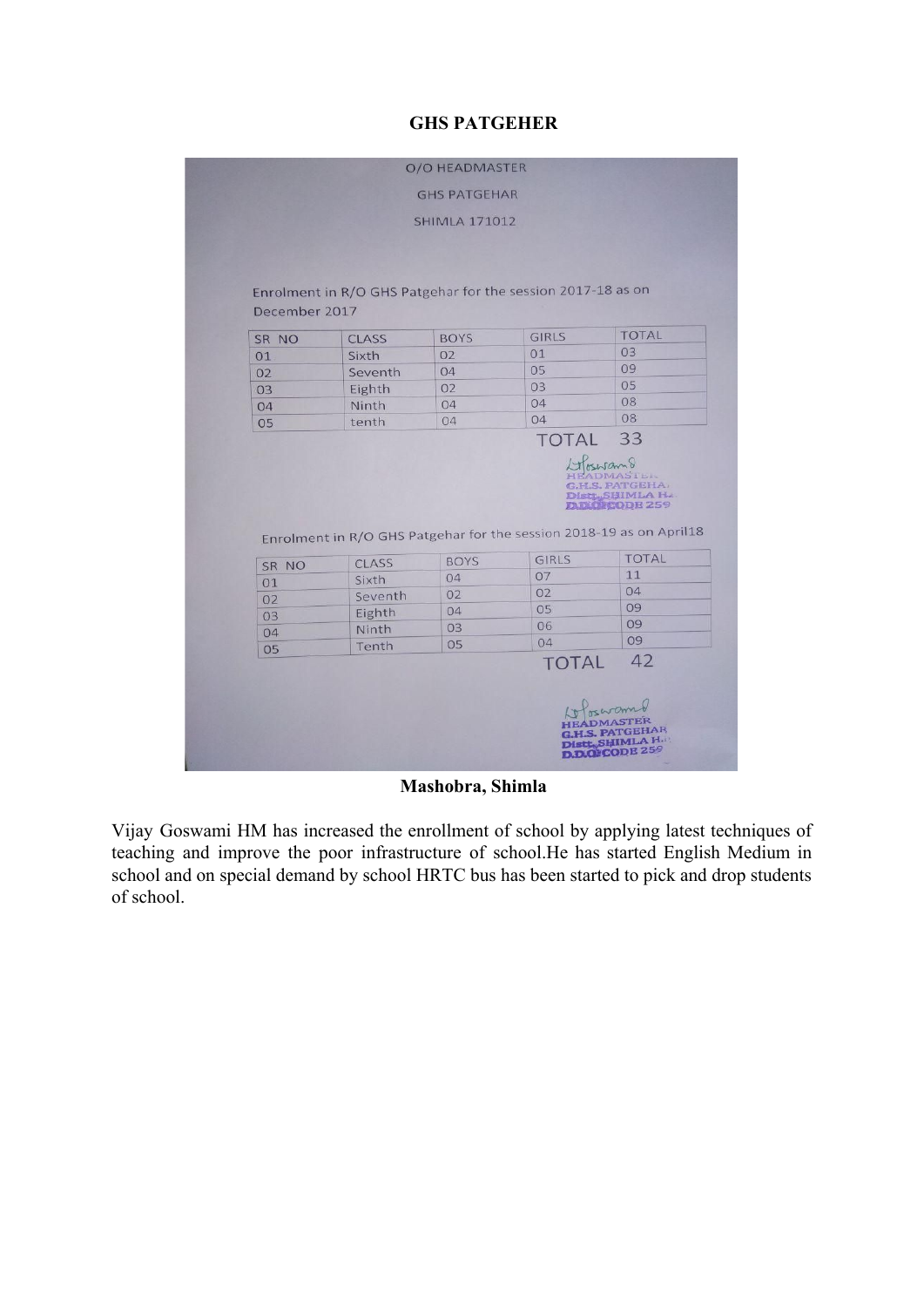## **GPS SHAH-DHAR**



 **RAMPUR-II AT SARAHAN, SHIMLA**

English medium has been started in the school since 2017-18.New Uniform is introduced, and identity cards are issued to students.School campus is neat and clean. Co-curricular activities such as quiz, declamation, handwriting, painting, dance and sports activities are conducted on regular basis due to efforts of Bharat Bhushan CHT.



## **GPS BAHAL PATIALAN**

#### **Bijhari, Hamirpur**

The school was in closure list due to having 7 students in year 2015 but the HT Bhawna Gupta took her best possible initiatives to increase enrolment which is 21 now.The school is very well painted, and classrooms are full of TMLs and well painted contents of syllabus. School has started special dress for 3 days in week to compete with private schools from this session and also using uniform in next three days. It was fully donated by Head Teacher Bhawna Gupta. Earlier she had donated sweaters for the students.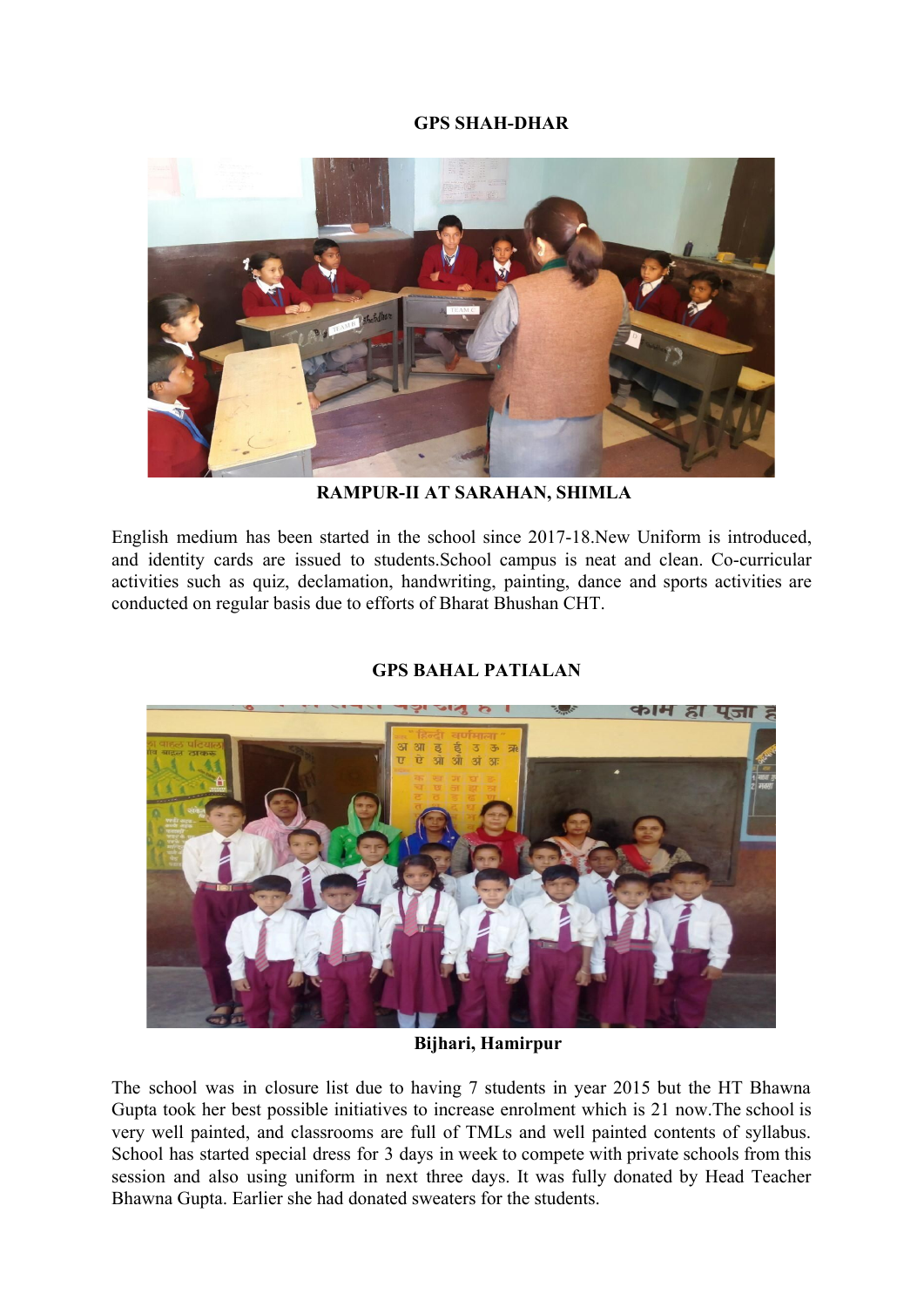#### **GPS DAIN**



 **Bijhari, Hamirpur**

This school is a good example of BALA feature, use of TLMs and making of TLMs. It has painted its floor and developed many learning concepts through it. Projects and assignments are very impressive while students' grades are also high with more than 70% students in grades A or B. Efforts of Rajesh Kumar JBT is appreciated.

Link of its videos on YouTube are https://youtu.be/D9TY4G90ZX4 https://youtu.be/S2hxZvvDlek https://youtu.be/CGW9VDQoYcY